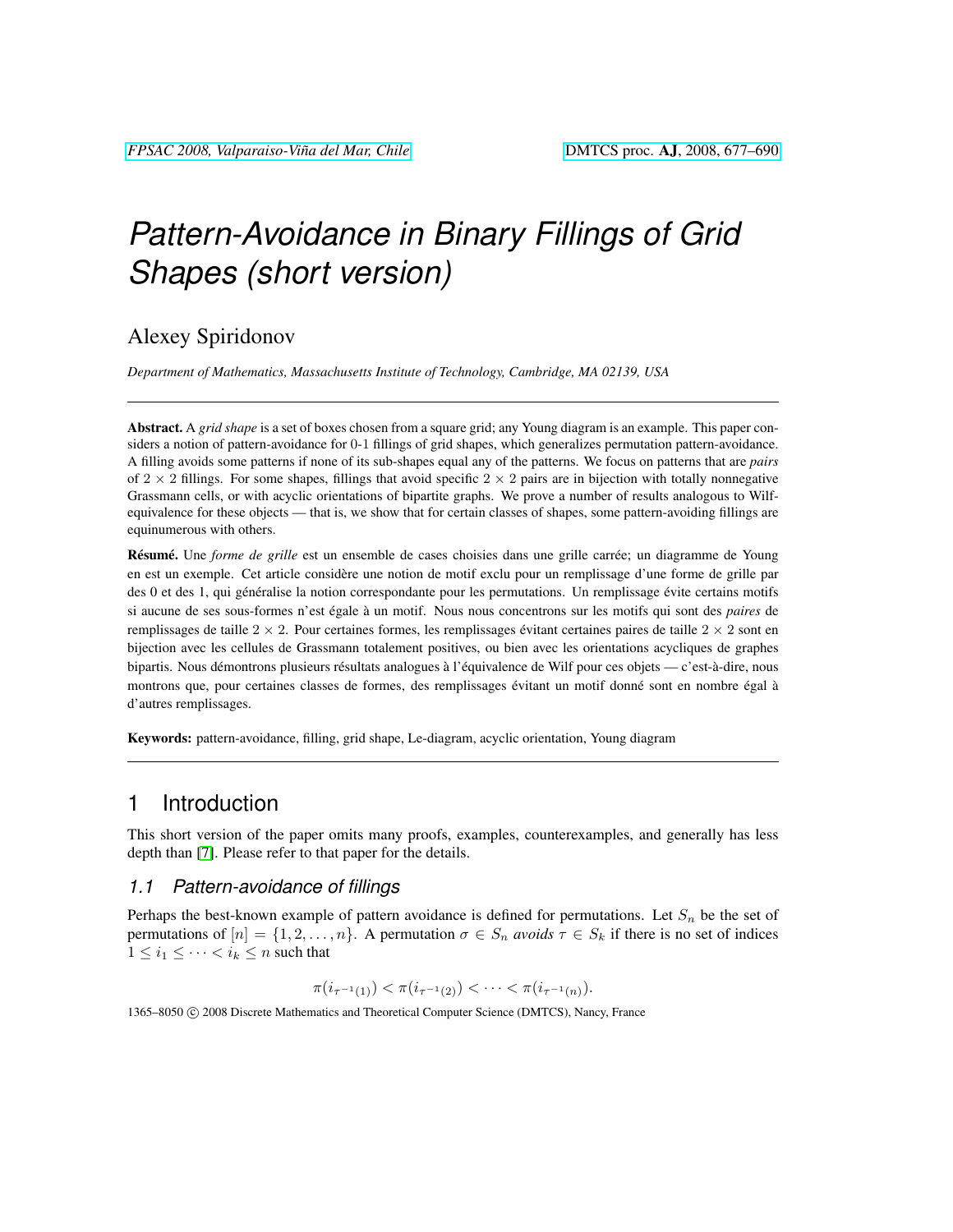In other words, if we take the jth largest value of  $\{\pi(i_l)\}\$  and replace it by j in  $\pi(i_1), \pi(i_2), \ldots, \pi(i_k)$  for all  $1 \le j \le k$ , we will not get  $\tau$ 's word  $\tau(1), \tau(2), \ldots, \tau(k)$  for any index set  $\{i_l\}$ .

Let  $S_n(\sigma)$  be the set of permutations of  $[n]$  that avoid  $\sigma$ . Permutations  $\sigma$  and  $\tau$  are *Wilf-equivalent* if  $|S_n(\sigma)| = |S_n(\tau)|$  for all n. For more details on Wilf equivalence, and further references, see [\[8\]](#page-13-1).

The permutation matrix of  $\sigma$  is a matrix  $P_{\sigma} = (p_{ij})$  with  $p_{ij} = 1$  if  $\sigma(i) = j$ , and  $p_{ij} = 0$  otherwise. In terms of these matrices, the permutation  $\sigma \in S_n$  avoids  $\tau \in S_k$  if no  $k \times k$  minor of  $P_{\sigma}$  equals  $P_{\tau}$ . If we draw the permutation matrices with lines separating rows and columns, then permutations are just special cases of  $0 - 1$  fillings of square shapes.

Thus, pattern-avoidance generalizes naturally to fillings of shapes, as follows: a filling  $F$  avoids a filling G if no minor of F equals G (*both* the shapes and fillings must agree). Wilf-equivalence also translates to this context — two patterns  $p_1$  and  $p_2$  are *equivalent* if  $p_1$ -avoiding fillings are equinumerous with  $p_2$ -avoiding fillings.

#### *1.2 Genesis of the problem*

Permutations are special fillings of special shapes. In Subsection [1.5,](#page-2-0) we cite several other generalizations of permutations as pattern-avoiding fillings. All those papers restrict their attention to special shapes (rectangles and Young diagrams). In some, the fillings, too, have extra restrictions (fixed row/column sums).

In contrast, this paper considers arbitrary fillings of arbitrary shapes. However, our patterns are quite special — we require that a filling avoid a *pair* of  $2 \times 2$ -fillings. We made this choice because of some results by Alex Postnikov [\[6\]](#page-13-2). We will restate them in terms of  $2 \times 2$  pattern pairs:

- 1. Fillings of Young diagrams  $\lambda$  that avoid the pattern pair  $(\frac{•}{•} \cdot \frac{•}{•} \cdot \cdot)$  (where  $\circ = 0$  and  $\bullet = 1$ ) are exactly the J-diagrams. The latter are in bijection with totally nonnegative Grassmann cells, which are defined in [\[6\]](#page-13-2) as elements of a particular cellular decomposition of  $Gr_{k,n}^{tnn}$ . This  $Gr_{k,n}^{tnn}$  denotes, in turn, elements of the Grassmannian with nonnegative Plücker coordinates.
- 2. Fillings of Young diagrams  $\lambda$  that avoid  $(\hat{\bullet}, \hat{\bullet}, \hat{\bullet})$  are acyclic orientations of the diagram's bipartite graph  $G_\lambda$  (rows and columns are vertices, boxes are edges). According to [\[6\]](#page-13-2), the following objects associated with  $\lambda$  are equinumerous: acyclic orientations of  $G_{\lambda}$ ,  $\bot$ -diagrams on  $\lambda$ , totally nonnegative Grassmann cells inside the Schubert cell  $\Omega_{\lambda}$ , and several others.

Thus,  $(\hat{\bullet}, \hat{\bullet}, \hat{\bullet})$ - and  $(\hat{\bullet}, \hat{\bullet}, \hat{\bullet})$ -avoiding fillings are equinumerous in Young shapes. As short-hand, we will instead say "( $\binom{•}{•}$ ,  $\binom{•}{•}$ ) and  $\binom{•}{•}$  of a large family. We show that this result is a part of a large family. We study several other pattern pairs, and show that the above equivalences hold with much weaker conditions on the shapes.

#### *1.3 Related work*

-diagrams were first used by Alex Postnikov [\[6\]](#page-13-2) and Lauren Williams [\[10\]](#page-13-3) to count totally nonnegative Grassmann cells. In [\[6\]](#page-13-2), Postnikov proved the equivalences described above. Williams and Steingrímsson introduced permutation tableaux — a special kind of  $\perp$ -diagrams — in [\[9\]](#page-13-4), and showed that they capture many enumerative properties of permutations. Alexander Burstein ([\[1\]](#page-13-5), pages 10-11) gave a simple bijection between -diagrams and ( ◦ • • •| • • • •)-avoiding fillings of Young shapes. Recently, Matthieu Josuat-Vergès [\[3\]](#page-13-6) discovered an intricate bijective proof of the  $(\cdot \bullet) \bullet (\cdot \bullet) \bullet \bullet \bullet)$  equivalence in Young shapes.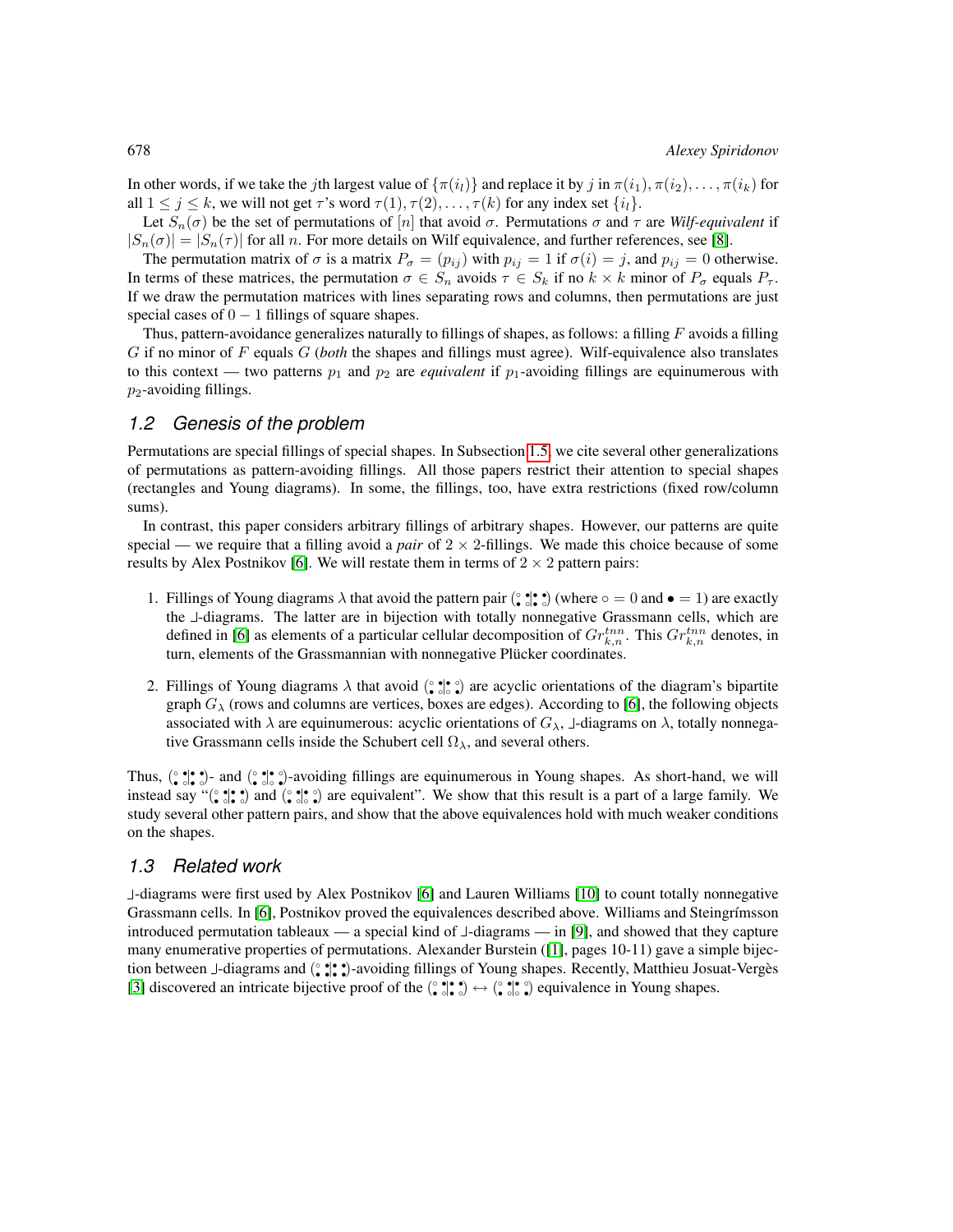#### *1.4 Contribution*

This paper takes a structural approach to the problem of pattern equivalence. The main goal is to classify the equivalences of  $2 \times 2$  pattern pairs, and the shapes, in which these equivalences hold.

The essential notations and definitions are in Section [2.](#page-3-0) Section [3](#page-4-0) is a high-level discussion of the problem, our results, and what they mean. In Section [4,](#page-7-0) we extend Postnikov's proof of the  $(\cdot, \cdot) \cdot$ (° ; • °) equivalence to far more general shapes, and then apply these ideas to other pattern pairs in Sections [5](#page-12-0) and [6.](#page-12-1) Section [7](#page-12-2) briefly describes two nice, and very different bijections, which together give tight descriptions of 6 more (not counting complements) pattern pair equivalences.

This paper, due to space constraints, has few proofs (they are in [\[7\]](#page-13-0)). The largest number of pages here goes towards extending Williams's and Postnikov's results to shapes as general as possible. This is important, as it explains the language needed to frame further results. For the results that are completely new, only the main ideas, sufficient to reconstruct the proofs, are stated here.

This paper does not finish the classification of pattern pairs. However, it makes a substantial step forward. Firstly, it introduces the principal actors – we show that 21 out of 64 (after identifying complements) pattern pairs are involved in interesting equivalences in "nice" shapes. Computational experiments suggest that these patterns are the ones most frequently involved in equivalences. Secondly, we prove several equivalences tying the 21 patterns together. A few of these equivalences seem to be in the broadest terms possible, some have bijective proofs, but many need improvements. However, the broad outlines of the classification are now visible, and the remaining details should be a matter of time.

#### <span id="page-2-0"></span>*1.5 Other related results*

In [\[8\]](#page-13-1), Zvezdelina Stankova does not explicitly mention pattern-avoiding fillings. However, the main relation of that paper is shape-Wilf-ordering  $\leq_s$ , which can be rephrased in terms of fillings. Let  $\tau$  and  $\sigma$ be permutations; then  $\sigma \preceq_s \tau$  iff for every Young shape  $\lambda$ , the number of  $0 - 1$  fillings with exactly one 1 in each row and column, which avoid  $P_{\sigma}$ , is at most the number of such fillings avoiding  $P_{\tau}$ . The key point here is that, just as in our definition, every cell of the square pattern  $P_{\sigma}$  must be inside the Young shape to match.

In [\[2\]](#page-13-7), Vít Jelínek studies a problem related to Stankova's. He works with  $0 - 1$  fillings of rectangular shapes. However, instead of constraining all row and column sums to be 1 (that would make a permutation, of course), he allows an arbitrary fixed sum for each row and column. In our terms, his main result is about equivalent patterns (recall — this means "fillings avoiding them are equinumerous"). He shows that permutations of a fixed order  $\leq$  3 are all equivalent, when restricted to fillings with a fixed multiset of row and column sums.

Several enumerative results about pattern-avoiding fillings are due to Kitaev, Mansour, and Vella [\[5\]](#page-13-8), and Kitaev [\[4\]](#page-13-9). In both papers, the shapes are rectangles, and the fillings are binary. They consider all nontrivial patterns up to size  $2 \times 2$ . The first paper counts, for each of these 56 described patterns, the number of fillings of an  $m \times n$  rectangle, which avoid it. It defines two notions we also use: pattern complement (see Fact [2.12\)](#page-4-1), and pattern symmetry (Subsection [3.1\)](#page-4-2). The second paper finds equivalences between patterns consisting of multiple fillings of 3-cell shapes. The author studies rectangles that avoid 2, 3, or 4 patterns simultaneously, and gives equivalence classes of tuples of 3-cell fillings in each case. The main approach, like in [\[4\]](#page-13-9), is to explicitly count the pattern-avoiding fillings.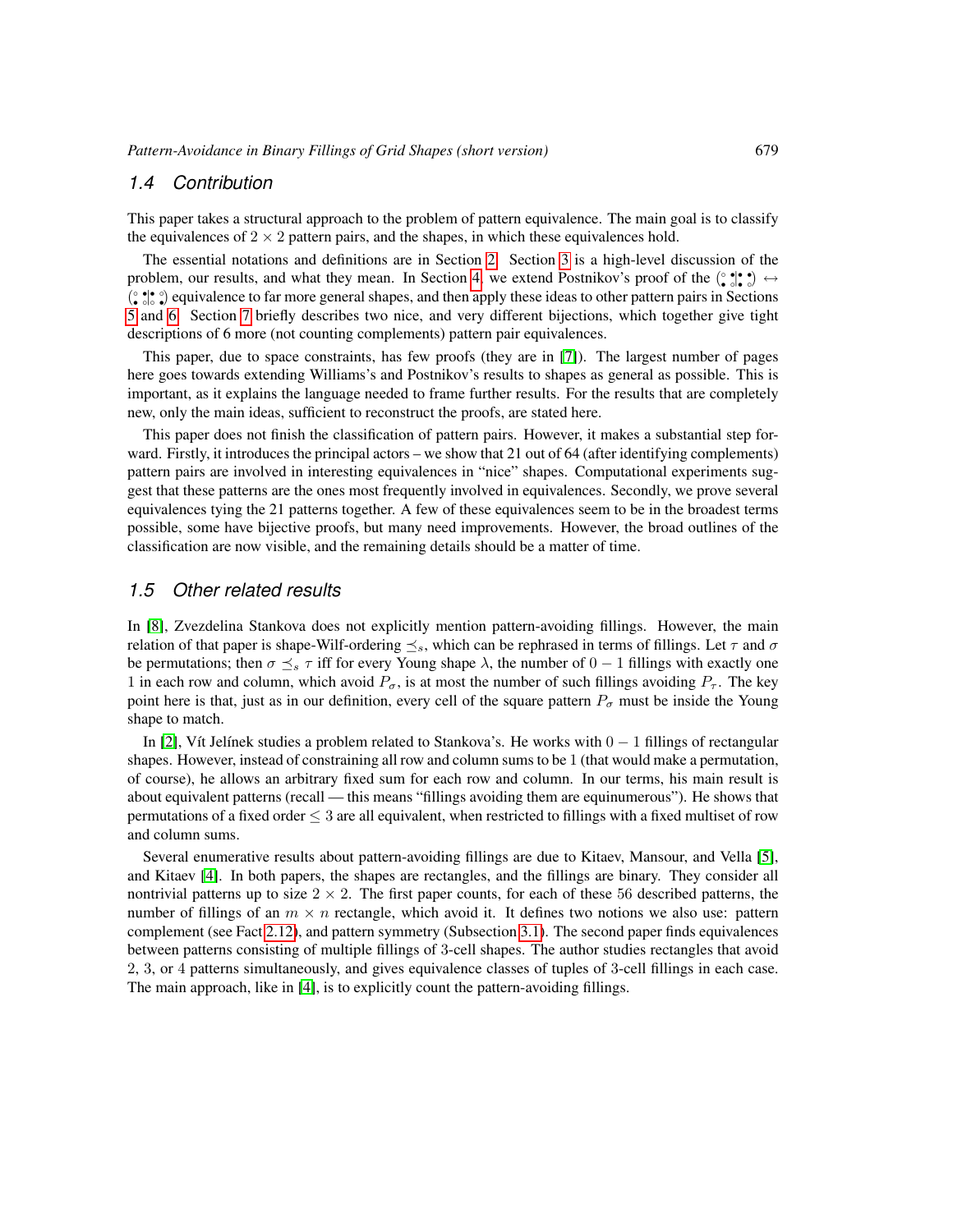### <span id="page-3-0"></span>2 Basic Definitions

#### *2.1 Shapes and fillings*

**Definition 2.1.** An  $m \times n$ -grid shape S is a subset of boxes selected from a  $m \times n$  2-dimensional square grid. From now on, we will call these simply *shapes*.

<span id="page-3-2"></span>**Definition 2.2.** The graph  $G_S$  of an  $m \times n$ -shape S is a bipartite graph on  $m + n$  vertices. The first part of  $G<sub>S</sub>$ , with m vertices, corresponds to the rows of S. The second part, with n vertices, corresponds to the columns. There is an edge in  $G<sub>S</sub>$  between row i and column j iff S has a box in that position.

**Definition 2.3.** A *filling* F of a shape S places  $\circ$  or  $\bullet$  (alternative notations:  $\circ$  or  $\times$ , 0 or 1) in every cell of the shape:



*Notation* 2.4. Let c be a cell of a shape S or filling F. Then,  $S \ c$  and  $F \ c$  denote the shape or filling with the cell removed.

Definition 2.5. Deleting some rows and columns from a shape or filling makes a *minor*. They are specified with a row set and column set. Here is the  $\{1, 2\} \times \{1, 3, 4\}$  minor of the filling above:

The minors of  $S$  are exactly the induced subgraphs of  $G_S$ .

**Definition 2.6.** A  $k \times k$ -step in a graph consists of moving from a cell c to another cell d so that both are in the same  $k \times k$  minor with all  $k^2$  cells present. A shape is  $k \times k$ -connected if one can get from any cell to any other cell by a sequence of  $k \times k$ -steps. For the purpose of  $2 \times 2$  pattern avoidance, it will be enough to prove theorems for  $2 \times 2$ -connected shapes. Such shapes have a 4-cycle-connected  $G_S$  — one can get from any edge to any other edge by walking along adjacent edges of 4-cycles.

<span id="page-3-1"></span>**Definition 2.7.** A grid shape S is *horizontally connected* if, after removing the shape's empty columns, the cells in every row form a single, unbroken block. *Vertical connectivity* is analogous. A shape is *connected* if it is both horizontally and vertically connected. This neither implies, nor is implied by  $k \times k$ -connectivity.

#### *2.2 Patterns*

Our definition of patterns for fillings generalizes standard permutation pattern-avoidance. A permutation  $\sigma \in S_n$  can be represented as a "rook diagram". We take an  $n \times n$  shape and fill it with  $\circ$ s, except for a • in each cell i, j such that  $\sigma(i) = j$ . The permutation 43152 contains 132, namely 152 in positions 345. Correspondingly, the  $\{1, 2, 5\} \times \{3, 4, 5\}$  minor of the rook diagram is equal to

A permutation is 132-avoiding if and only if its rook diagram avoids this minor. The generalization of such patterns to general shapes and fillings is simple: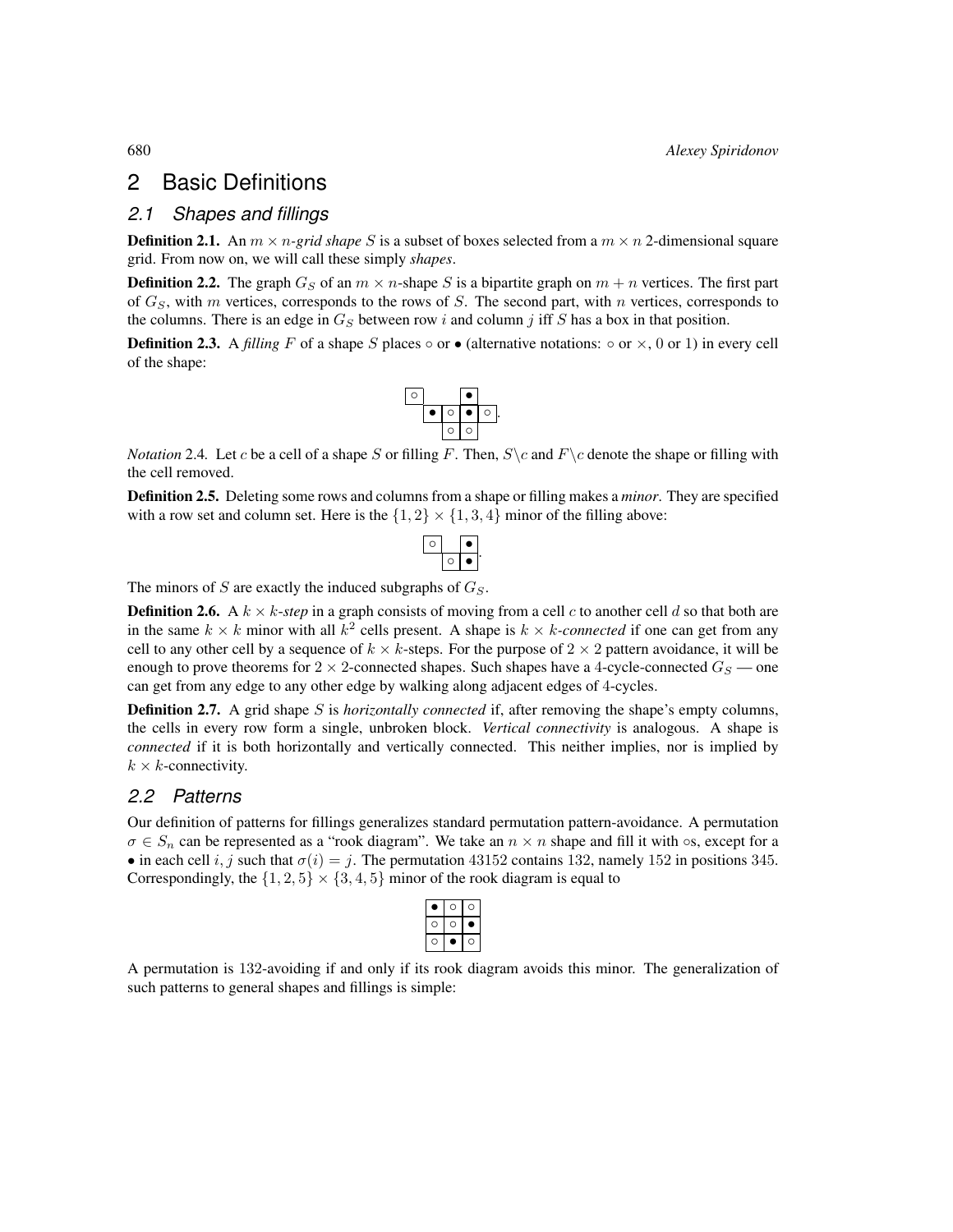**Definition 2.8.** A *pattern* p is a filling of a shape. A filling F contains the pattern p if some minor of F equals p.

The natural question is to characterize the number of fillings of a fixed shape S that avoid (or contain) certain p. We will focus on a specialization of this problem.

**Definition 2.9.** A  $2 \times 2$ -pattern pair, further called *pattern pair*, or pp for short, is an unordered pair of  $2 \times 2$  patterns. For example:  $(\circ \circ) \circ$ . A filling F avoids a pattern pair  $(p_1|p_2)$  if it contains neither  $p_1$  nor p2. We will call F a P*-avoiding filling*, or a P*-paf* for short.

Fix a shape S and a pattern pair P. In this paper, we will not count the number of fillings of S that avoid P (although that is an interesting question, see  $[4, 5]$  $[4, 5]$ ). Instead, we will study the equivalence of pps:

**Definition 2.10.**  $P_1 = (p_1^1|p_2^1)$  and  $P_2 = (p_1^2|p_2^2)$  are *equivalent*, denoted  $P_1 \leftrightarrow P_2$ , if the fillings that avoid  $P_1$  are equinumerous with  $P_2$ -pafs.

Now it is clear why we may prove theorems only for  $2 \times 2$ -connected shapes:

<span id="page-4-3"></span>*Remark* 2.11. A  $2 \times 2$ -disconnected shape contains a pattern iff one of its components does. A special case is when the component has exactly one cell. We call such cells *detached*.

The first observation about equivalent pps is that we can take a "complement" of any pp, by replacing  $\circ$  with •, and vice-versa. For example, the complement of  $P = (\circ \circ | \circ \circ)$  is  $\overline{P} = (\circ \circ | \circ \circ)$ .

<span id="page-4-1"></span>Fact 2.12. *Given a shape S and a pp P, P-pafs are equinumerous with*  $\overline{P}$ -pafs. The bijection is obvious:  $F$  *is a*  $P$ *-paf iff*  $\overline{F}$  *is a*  $\overline{P}$ *-paf.* 

Since P and  $\bar{P}$  are necessarily equivalent, we will identify every pp with its complement. Now, in order to enumerate all pps, we will number the single patterns. The pattern  $p = \begin{pmatrix} a & b \\ c & d \end{pmatrix}$  will be assigned number  $n(p) = a + 2b + 4c + 8d = dcba_2$ , where ∘ is 0 and • is 1. Then,  $n(\bar{p}) = 15 - p = 1111_2 - dcba_2$ is the number of its complement. For consistency, we will write pps as  $(p_1|p_2)$  with  $n(p_1) < n(p_2)$ .

There are  $2^4 = 16$  single patterns, and consequently  $\frac{16 \cdot 15}{2} = 120$  pattern pairs. There are 8 selfcomplementary pps, which have  $n(p_1) + n(p_2) = 15$ . So, after identifying complements, we are left with  $\frac{120-8}{2}$  + 8 = 64 classes of pattern pairs.

# <span id="page-4-0"></span>3 Classification of Pattern Pair Equivalences

In the introduction, we cite three papers directly relevant to our goal. In Young diagrams,  $(\hat{\bullet}, \hat{\bullet}, \bullet) \leftrightarrow$  $(\hat{\bullet}, \hat{\bullet}, \hat{\bullet})$ , proved recursively in [\[6\]](#page-13-2), and bijectively in [\[3\]](#page-13-6). Also in Young diagrams,  $(\hat{\bullet}, \hat{\bullet}, \hat{\bullet}) \leftrightarrow (\hat{\bullet}, \hat{\bullet}, \hat{\bullet})$ proved bijectively on pages 10-11 of [\[1\]](#page-13-5).

The main point of this paper is that these results are part of a much bigger picture. The work began when the author wrote a computer program to count pattern-avoiding fillings of shapes, and found a plethora of other equivalences.

#### <span id="page-4-2"></span>*3.1 Symmetry and complements*

Some of these equivalences were simple consequences of symmetry. The equivalence-preserving symmetries on both patterns and shapes are generated by row order reversal and transposition (e.g. column reversals are row reversals conjugated by transposition). As you read the paper, keep in mind that  $(\frac{•}{•} \cdot \frac{•}{•} \cdot \frac{•}{•})$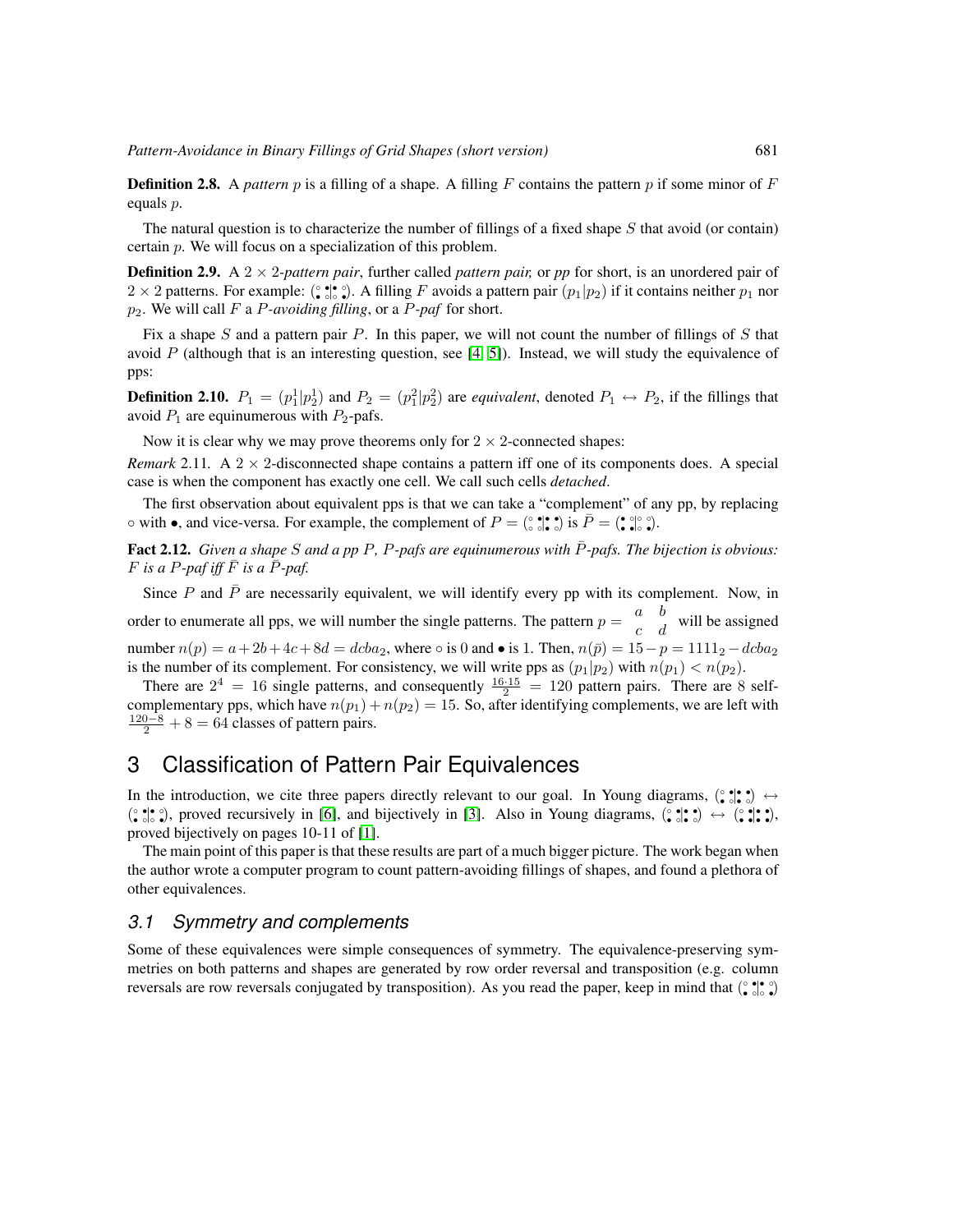is invariant under both maps. Symmetry has two distinct effects on pattern equivalence. Firstly, if one pp is mapped to another by a transformation  $T$ , then these pps will be equivalent in all shapes that have a T-symmetry. Most shapes are not symmetric, so these equivalences, although easy to list, usually do not apply. Secondly, if the equivalence  $A \leftrightarrow B$  is known to hold in shape class C, then  $T(A) \leftrightarrow T(B)$ holds in shape class  $T(C)$ . Taking complements, we also get  $\bar{A} \leftrightarrow \bar{B}$  and  $T(A) \leftrightarrow T(B)$ , all making one equivalence class of equivalences, so to speak. We will only prove one representative of each class, and mention the results generated by symmetry. Complementatiton works regardless of the shape, so, out of a complementary pp pair  $(p_1|p_2)$ ,  $(15-p_1, 15-p_2)$  we will usually prefer the one, whose coordinates sum to less than 15.

#### *3.2 New patterns and new shapes*

From the computer experiments came several realizations. Firstly, equivalence is not the norm — in the nicest of shapes, the square, there are 15 separate equivalence classes of pps. It is very easy to come up with sensible-looking, topologically connected shapes, in which *all* pps are inequivalent. Secondly, after accounting for symmetry and complements, there are several equivalences unrelated to the ones above, which hold in nice (e.g. connected, Definition [2.7\)](#page-3-1) shapes. Thirdly, these equivalences, and many more, hold in shapes far less regular than Young diagrams and rectangles. The goal of this paper is to explain, and make precise, as many of these observations as possible.

There is one observation that might be extremely difficult to make rigorous. Given an equivalence, we can prove that it holds in some class of shapes (e.g. connected ones). Empirically, it may seem that it holds in no other shapes (so, the description of the class is *tight*). However, to say that the equivalence holds *if and only if* the shape is in the class, we would need to rule out numerical coincidences. The computer experiments did not suggest why this should be true, and indeed, even when our results look tight, it is probably only true in some statistical sense.

#### *3.3 Plan of attack*

Assuming that "if and only if" characterizations of equivalences are infeasible, the next best thing is to try and prove equivalences with shape hypotheses as weak as we can make them. One can then look at empirical equivalences not explained by the theorems, and use them to produce conjectures with yet weaker hypotheses. So, in a practical sense, the "if and only if" problem may have a solution. We hope that for any interesting class of shapes, one should either be able to find a counterexample, or to prove that the equivalence holds (see, e.g. [3.2\)](#page-7-1).

#### *3.4 Results*

This paper proves five distinct equivalences, grouped into four sections. An overview of the equivalences, and their symmetries (read Subsection [3.1](#page-4-2) first!) is given in Table [1](#page-6-0) on page [683.](#page-6-0) The best way to understand the implications of these results is to read the next subsection, which gives some example applications.

#### *3.5 Example applications of the results*

Our work strengthens both of the previously known equivalences. Theorem [4.7](#page-11-0) proves that the  $(\cdot, \cdot) \cdot \rightarrow$ (° ; • °) bijection holds for bottom-right CR-erasable shapes (Definition [4.1\)](#page-8-0); this class includes Young diagrams. Additionally, the first bijection of Section [7](#page-12-2) proves that  $(\hat{\bullet}, \hat{\bullet}, \bullet)$  is equivalent to its top-left –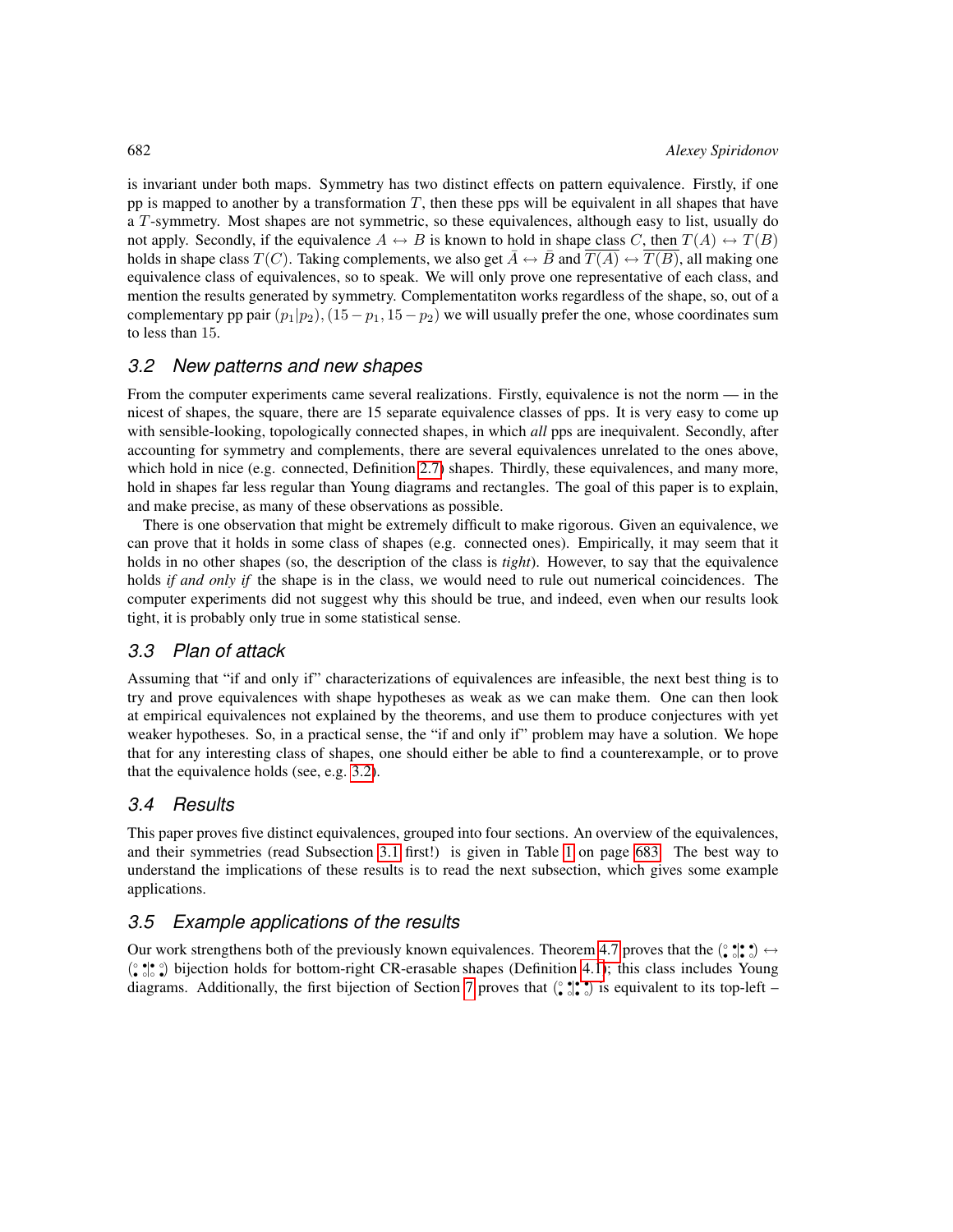| Section 5                                                                                                          |                       |                                                                                                                  | Section 4                                                                                                                 |                       | Section 6                                                                                                      |                                                                                                                  |                       |                                                                                                                |
|--------------------------------------------------------------------------------------------------------------------|-----------------------|------------------------------------------------------------------------------------------------------------------|---------------------------------------------------------------------------------------------------------------------------|-----------------------|----------------------------------------------------------------------------------------------------------------|------------------------------------------------------------------------------------------------------------------|-----------------------|----------------------------------------------------------------------------------------------------------------|
| $\begin{pmatrix} 0 & 0 & 0 \\ 0 & 0 & 0 \end{pmatrix}$                                                             | $\longleftrightarrow$ | $\binom{\circ}{\bullet} \circ \bullet \circ$                                                                     | $\begin{pmatrix} 0 & 0 & 0 \\ 0 & 0 & 0 \end{pmatrix}$                                                                    | $\longleftrightarrow$ | $\binom{\circ}{\bullet} \cdot \cdot \cdot$                                                                     | $\begin{pmatrix} \bullet & \circ & \circ \\ \circ & \circ & \bullet \end{pmatrix}$                               | $\longleftrightarrow$ | $(\circ\bullet\circ\circ)$                                                                                     |
| (0 1)                                                                                                              |                       | (6 9)                                                                                                            | (8 9)                                                                                                                     |                       | (6 9)                                                                                                          | (1 4)                                                                                                            |                       | (6 9)                                                                                                          |
| $\begin{pmatrix} 0 & 0 & 0 \\ 0 & 0 & 0 \end{pmatrix}$                                                             | $\leftrightarrow$     | $(\begin{smallmatrix} \circ & \bullet & \bullet & \circ \\ \bullet & \circ & \circ & \bullet \end{smallmatrix})$ | $\begin{pmatrix} 0 & 0 & 0 \\ 0 & 0 & 0 \end{pmatrix}$                                                                    | $\leftrightarrow$     | $\binom{\circ}{\bullet} \circ \bullet \circ$                                                                   | $\left(\begin{array}{ccc} \bullet & \circ & \circ & \bullet \\ \circ & \circ & \circ & \circ \end{array}\right)$ | $\leftrightarrow$     | $(\circ\bullet\circ\circ)$                                                                                     |
| (0 2)                                                                                                              |                       | (6 9)                                                                                                            | (4 6)                                                                                                                     |                       | (6 9)                                                                                                          | (1 2)                                                                                                            |                       | (6 9)                                                                                                          |
| $\begin{pmatrix} 0 & 0 & 0 \\ 0 & 0 & 0 \end{pmatrix}$                                                             | $\longleftrightarrow$ | $\binom{\circ}{\bullet} \circ \bullet \circ$                                                                     | $\left(\begin{smallmatrix} \circ & \bullet & \circ & \bullet \\ \circ & \circ & \bullet & \circ \end{smallmatrix}\right)$ | $\longleftrightarrow$ | $\binom{\circ}{\bullet} \circ \bullet \circ$                                                                   | $\begin{pmatrix} 0 & 0 & 0 \\ 0 & 0 & 0 \end{pmatrix}$                                                           | $\longleftrightarrow$ | $(\circ\bullet\circ\circ)$                                                                                     |
| (0 4)                                                                                                              |                       | (6 9)                                                                                                            | (2 6)                                                                                                                     |                       | (6 9)                                                                                                          | (4 8)                                                                                                            |                       | (6 9)                                                                                                          |
| $\begin{pmatrix} 0 & 0 & 0 \\ 0 & 0 & 0 \end{pmatrix}$                                                             | $\leftrightarrow$     | $(\begin{smallmatrix} \circ & \bullet & \bullet & \circ \\ \bullet & \circ & \circ & \bullet \end{smallmatrix})$ | $\left(\begin{smallmatrix} \bullet & \circ & \bullet & \circ \\ \circ & \circ & \circ & \bullet \end{smallmatrix}\right)$ | $\leftrightarrow$     | $\binom{\circ}{\bullet} \circ \bullet \circ$                                                                   | $\begin{pmatrix} 0 & 0 & 0 \\ 0 & 0 & 0 \end{pmatrix}$                                                           | $\longleftrightarrow$ | $(\circ\bullet\circ\circ)$                                                                                     |
| (0 8)                                                                                                              |                       | (6 9)                                                                                                            | (1 9)                                                                                                                     |                       | (6 9)                                                                                                          | (2 8)                                                                                                            |                       | (6 9)                                                                                                          |
|                                                                                                                    |                       |                                                                                                                  |                                                                                                                           | Section 7             |                                                                                                                |                                                                                                                  |                       |                                                                                                                |
| $\left(\begin{array}{ccc} \bullet & \circ & \bullet & \circ \\ \circ & \circ & \circ & \bullet \end{array}\right)$ | $\leftrightarrow$     | $\begin{pmatrix} 0 & 0 & 0 \\ 0 & 0 & 0 \end{pmatrix}$                                                           | $\begin{pmatrix} 0 & \bullet & \bullet & \bullet \\ \bullet & \circ & \circ & \bullet \end{pmatrix}$                      | $\longleftrightarrow$ | $\begin{pmatrix} 0 & 0 & 0 \\ 0 & 0 & 0 \end{pmatrix}$                                                         | $\left(\begin{array}{cc} \bullet & \circ & \circ \\ \circ & \circ & \bullet \end{array}\right)$                  | $\longleftrightarrow$ | $\begin{pmatrix} 0 & 0 & 0 \\ 0 & 0 & 0 \end{pmatrix}$                                                         |
| (1 9)                                                                                                              |                       | (8 9)                                                                                                            | (2 3)                                                                                                                     |                       | (4 5)                                                                                                          | (1 5)                                                                                                            |                       | (8 12)                                                                                                         |
| $(\begin{smallmatrix} \circ & \bullet & \circ & \bullet \ \circ & \circ & \bullet & \circ \end{smallmatrix})$      | $\leftrightarrow$     | $\binom{\circ}{\bullet} \circ \bullet \bullet$                                                                   | $\left(\begin{array}{ccc} \bullet & \circ & \bullet & \bullet \\ \circ & \circ & \circ & \circ \end{array}\right)$        | $\longleftrightarrow$ | $(\begin{smallmatrix} \circ & \circ & \circ & \bullet \\ \circ & \bullet & \circ & \bullet \end{smallmatrix})$ | $\binom{\circ}{\circ}\stackrel{\bullet}{\circ}\stackrel{\circ}{\circ}\stackrel{\bullet}{\bullet}$                | $\leftrightarrow$     | $(\begin{smallmatrix} \circ & \circ & \circ & \circ \\ \bullet & \circ & \bullet & \bullet \end{smallmatrix})$ |
| (2 6)                                                                                                              |                       | (4 6)                                                                                                            | (1 3)                                                                                                                     |                       | (8 10)                                                                                                         | (2 10)                                                                                                           |                       | (4 12)                                                                                                         |

<span id="page-6-0"></span>Tab. 1: Pattern pair equivalences described in this paper, by section. In order to make the symmetries clearer, the table does not always show the canonical pp of a complementary pair. For example, we write  $(\frac{\circ}{\circ})^{\bullet}_{\circ} \circ$  instead of the usual  $\Box$ -diagram  $(\circ \circ \circ \circ \circ)$ .

bottom-right reflection  $(\hat{\cdot}, \cdot)$  in connected diagrams. Taking the complement, this pp is equivalent to (•  $\binom{•}{\circ}\binom{•}{\circ}$ , which is equivalent to  $\binom{•}{\circ}\binom{•}{\circ}$  in top-left CR-erasable shapes by Theorem [4.8.](#page-11-1) So, we get:

<span id="page-6-1"></span>Corollary 3.1. *If a shape is bottom-right CR-erasable, or connected* and *top-left CR-erasable, the pps* ( ◦ • • ◦| • • • ◦) and ( ◦ • • ◦| • ◦ ◦ •) are equivalent. *The second condition simply specifies a connected shape with a single bottom-right corner; this includes all top-left – bottom-right reflections of Young shapes.*

This chain of deductions shows that the equivalence holds for many more shapes than previously known. However, the shape hypotheses are also not too nice, and, empirically, not tight. This illustrates two important points: (i) the results in this paper say more about pp equivalences than is apparent at first glance — we intend to present these implications more systematically in a later revision of [\[7\]](#page-13-0); (ii) daisy-chaining results as above does not usually give the weakest possible restrictions.

The case of  $(\cdot, \cdot) \rightarrow (\cdot, \cdot)$ ;  $\cdot$   $\cdot$ , proved by Burstein for Young shapes in [\[1\]](#page-13-5), is similar. We take the complementary ( ◦ ◦ ◦ ◦| • ◦ ◦ ◦), and apply Theorems [4.7](#page-11-0) and [5.1](#page-12-3) to find that the equivalence holds in all bottomright CR-erasable shapes. Again, this does not seem to be tight empirically, but in this case we lost nothing by daisy-chaining, because the theorems have identical hypotheses.

The previous paragraphs prove equivalences in rather broad classes of shapes. The flip side of the coin is to describe equivalences that hold in a specific class of shapes. For example, take Young shapes. They are top-right, bottom-left, and bottom-right CR-erasable. Hence, Theorems [4.7,](#page-11-0) [5.1](#page-12-3) and [6.1](#page-12-4) all apply, and show that several patterns are equivalent to  $(\hat{\bullet}, \bullet)$ . This gives the equivalence class:

> $\left(\begin{smallmatrix} \circ & \circ & \circ & \circ \\ \circ & \circ & \circ & \circ \\ \circ & \circ & \circ & \circ \end{smallmatrix}\right), \left(\begin{smallmatrix} \circ & \circ & \circ \\ \circ & \circ & \circ \\ \circ & \circ & \circ \end{smallmatrix}\right), \left(\begin{smallmatrix} \bullet & \circ & \circ \\ \circ & \circ & \circ \\ \circ & \circ & \circ \end{smallmatrix}\right), \left(\begin{smallmatrix} \bullet & \circ & \circ \\ \circ & \circ & \circ \\ \circ & \circ & \circ \end{smallmatrix}\right), \left(\begin{smallmatrix} \bullet & \circ & \circ \\ \circ & \circ & \circ \\ \circ & \circ & \circ \end{smallmatrix}\right), \$  $(\circ\circ\circ\circ),(\circ\circ\circ\circ),(\circ\circ\circ\circ),(\circ\circ\circ\circ),(\circ\circ\circ\circ),(\circ\circ\circ\circ),(\circ\circ\circ\circ).$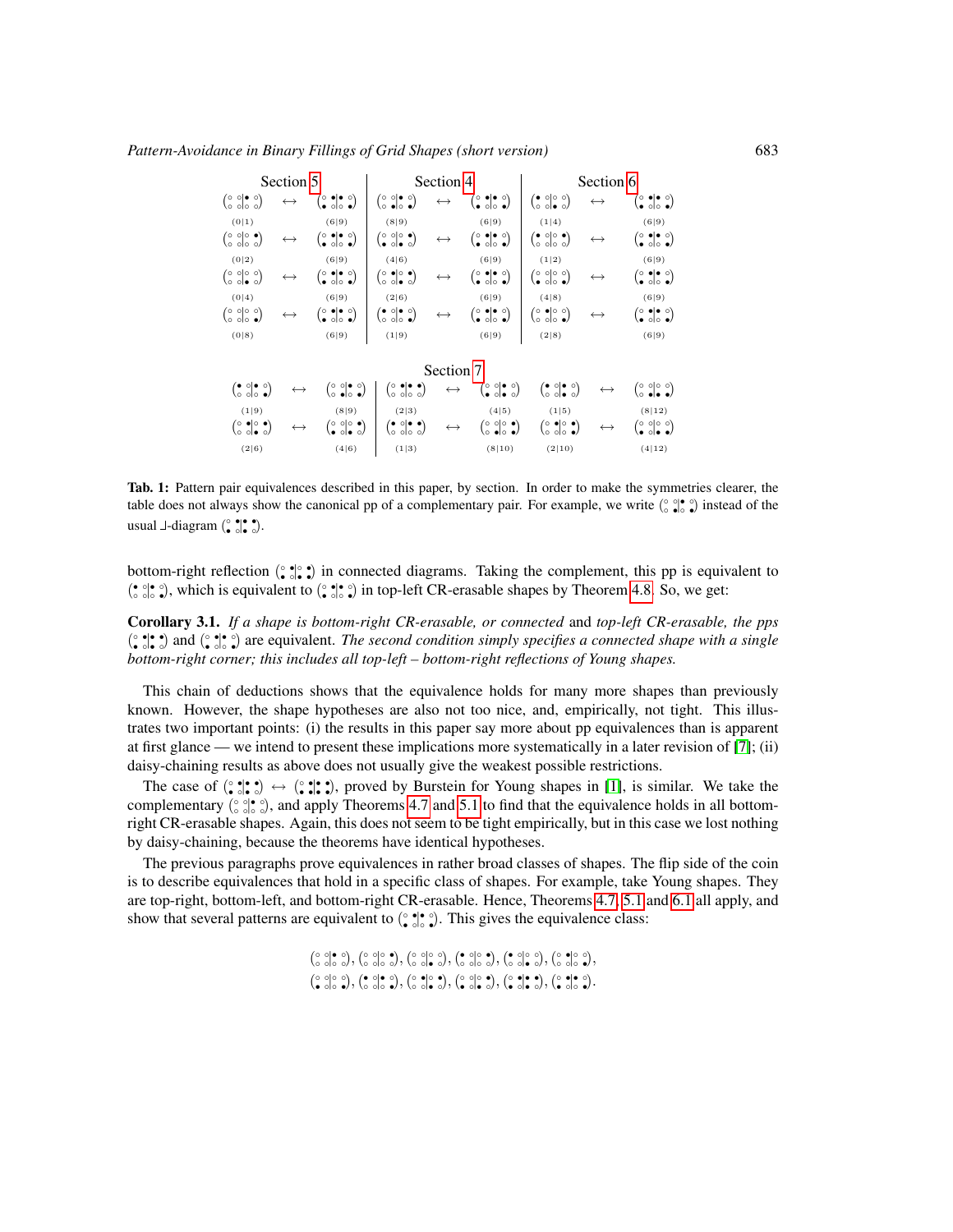Moreover, the second bijection of Section [7](#page-12-2) applies, giving four more classes:

 $\left(\begin{array}{cc} \circ & \circ & \circ \\ \circ & \circ & \circ \\ \circ & \circ & \circ \end{array}\right),\left(\begin{array}{ccc} \circ & \circ & \circ \\ \circ & \circ & \circ \\ \circ & \circ & \circ \end{array}\right),\left(\begin{array}{cc} \circ & \circ & \circ \\ \circ & \circ & \circ \\ \circ & \circ & \circ \end{array}\right),\left(\begin{array}{cc} \circ & \circ & \circ \\ \circ & \circ & \circ \\ \circ & \circ & \circ \end{array}\right),\left(\begin{array}{cc} \circ & \circ & \circ \\ \circ & \circ & \circ \\ \circ & \circ & \circ \end{array}\right),\left(\begin{array}{cc} \$ 

Explicitly computing the pp equivalences for the Young diagram  $(6, 6, 4, 2, 2, 2)$ , we found that these are the *only* equivalence classes.

<span id="page-7-1"></span>Corollary 3.2. *The above equivalence classes describe all the equivalences that hold for every Young diagram (also, see the note about symmetry in Subsection [3.1\)](#page-4-2).*

# <span id="page-7-0"></span>4 (::::) and (:::::): J-diagrams and Acyclic Orientations

This pair of pps started it all. Their equivalence was first proved by Alex Postnikov [\[6\]](#page-13-2), using a recurrence for  $\perp$ -diagrams found by Lauren Williams [\[10\]](#page-13-3), and his analogous recurrence for acyclic orientations.

#### <span id="page-7-3"></span>*4.1 -diagrams*

Originally, a  $\perp$ -diagram was defined to be a binary filling of a Young diagram having the  $\perp$ -property: if two cells contain •, and are located at the bottom-left and top-right corners of a rectangle, then the bottomright corner must also contain  $\bullet$  (together, these cells look like " $\Box$ "). In our terminology, a  $\Box$ -diagram is a ( ◦ • • ◦| • • • ◦)-avoiding filling. This definition is valid for all shapes. There is a caveat here: in a Young diagram, one always has the top-left corner of that rectangle. In general, that cell might be missing, but our definition requires it to be present. We chose to have a complete  $2 \times 2$  minor because this naturally preserves the connection between acyclic orientations and  $\perp$ -diagrams — the proof for acyclic orientations *requires* all four cells to be present.

Lauren Williams introduced the polynomial  $F_S(q)$ , where the coefficient of  $q^k$  counts the number of  $(\hat{\cdot}, \hat{\cdot})$ -avoiding fillings of shape S that contain k •s. She gave a simple recurrence for  $F_S(q)$  in Young diagrams. We will show that it generalizes to a much larger class of shapes.

The recurrence starts at a bottom-right corner c of the shape S, marked with  $*$  in [\(1\)](#page-7-2) — that is, the cell must be rightmost in its row, and bottommost in its column.

<span id="page-7-2"></span>

The cells above  $c$  and the cells to the left of  $c$ , ignoring discontinuities, form the bottom and right edges of a rectangle, marked with  $|$  and  $-$  in [\(1\)](#page-7-2). In order for the recurrence to work, all the cells in this rectangle must be present (this is true for S). We will call such rectangles *complete*. Because of Remark [2.11,](#page-4-3) we will also require the shape to be  $2 \times 2$ -connected. To compute  $F_S(q)$ , the recurrence requires the values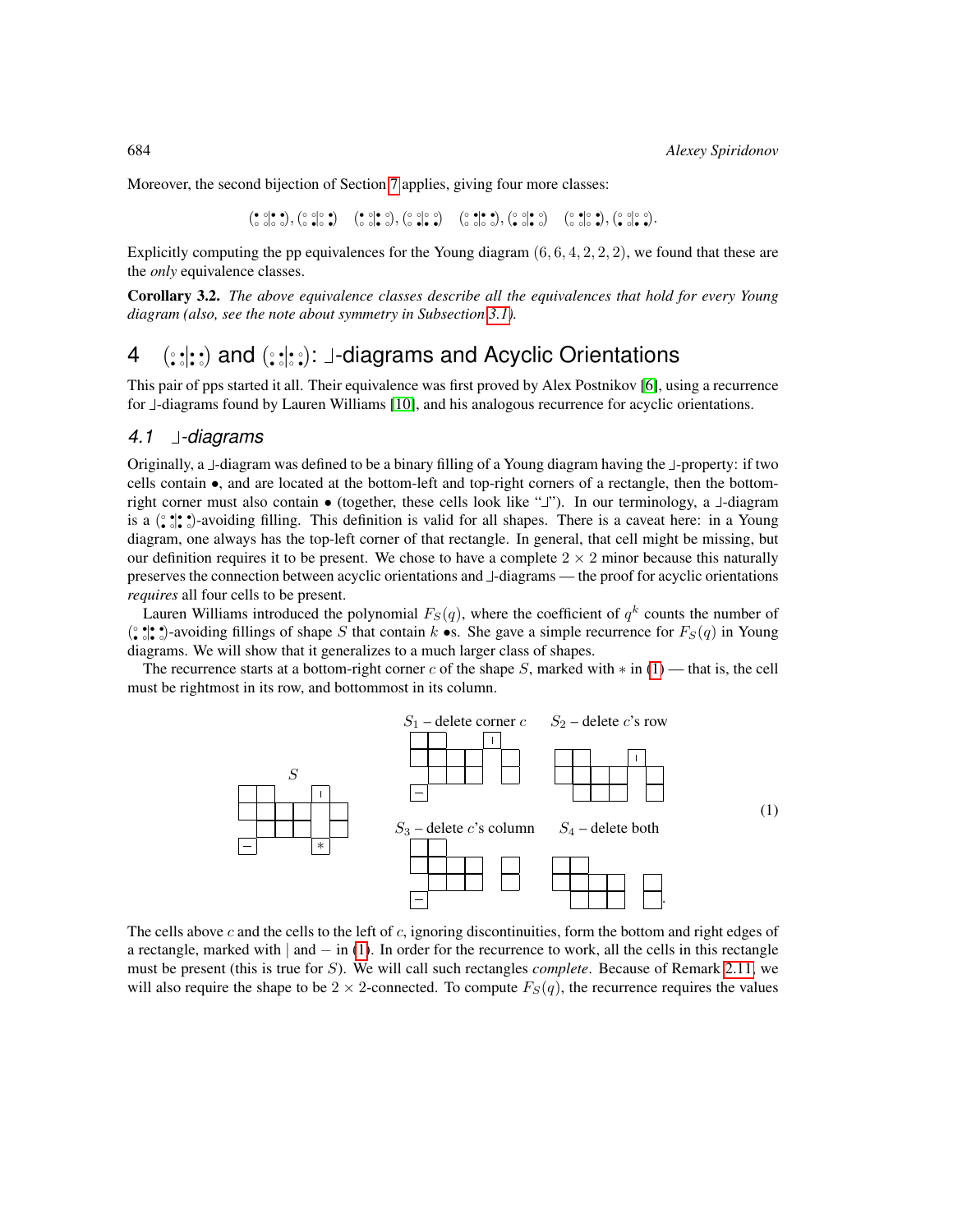of  $F_S(q)$  on four smaller shapes, as in [\(1\)](#page-7-2). These deletions may render the shape  $2 \times 2$ -disconnected. To compute  $F_{S_i}$ , we will split  $S_i$  into its 2  $\times$  2-connected components  $S_i^{(j)}$ , each a separate shape, and multiply their polynomials:

$$
F_{S_i}(q) = \prod_j F_{S_i^{(j)}}(q). \tag{2}
$$

Some of the components will be detached cells, each of which will contribute a factor of  $(1+q)$ , because it may be filled with either  $\circ$  or  $\bullet$ , independently of any other cell. In our example, the four shapes simplify to one (modulo detached cells, which are responsible for the  $(1+q)^i$  factors):

$$
S_1^{(1)} = S_2^{(1)} = \n\begin{array}{c}\nF_{S_1} = (1+q)^2 F_{S_1^{(1)}} & F_{S_2} = (1+q) F_{S_2^{(1)}} \\
F_{S_3} = (1+q) F_{S_3^{(1)}} & F_{S_4} = F_{S_4^{(1)}}\n\end{array}.
$$

Now, the recurrence (we will define it in Lemma [4.3\)](#page-8-1) may be used to compute F for every  $S_i^{(j)}$ . The decomposition of  $S_i$  into  $S_i^{(j)}$  is necessary to cover a larger class of shapes. Without taking  $2 \times 2$ components, we cannot apply the recurrence to shapes like (a), or to compute  $F$  for shapes like (b) that reduce to (a):



This points out an important problem: for some shapes, we may be unable to repeatedly apply the recurrence all the way down to the empty shape. The worst case is repeated expansion along  $S_1$  (delete corner); in order for it to succeed, this definition must apply:

<span id="page-8-0"></span>Definition 4.1. A shape is *bottom-right complete rectangle-erasable* (in the rest of this subsection, we write brCR-erasable) if all of its  $2 \times 2$ -components satisfy the following recursive rule. In each component  $S^{(j)}$ , considered as a separate shape, we can find a special bottom-right corner c with two properties. Firstly, the corner must have a complete rectangle. Secondly, the shape  $S^{(j)}\backslash c$  must be brCR-erasable. As the base case, the empty shape is brCR-erasable.

<span id="page-8-2"></span>**Lemma 4.2.** If  $S^{(j)}$  is a brCR-erasable  $2 \times 2$ -connected component, use the special corner c to obtain  $S_1$ ,  $S_2$ ,  $S_3$ , and  $S_4$ . Then, all these  $S_i$  are brCR-erasable ( $S_1$  — by definition, the rest require an easy *argument).*

We have now completely described what the recurrence needs to compute  $F_S(q)$ . It remains to say how it works:

<span id="page-8-1"></span>Lemma 4.3. If the shape S is brCR-erasable, then the generating polynomial of  $(\cdot, \cdot)$ :  $\cdot$ )-avoiding fillings *of* S *with* k •*s can be computed using* only *the recurrence*

<span id="page-8-3"></span>
$$
F_S(q) = \prod_j \left( q F_{S_1^{(j)}}(q) + F_{S_2^{(j)}}(q) + F_{S_3^{(j)}}(q) - F_{S_4^{(j)}}(q) \right),\tag{3}
$$

where  $S^{(j)}$  are the 2  $\times$  2-connected components of S considered as separate shapes, and  $S_i^{(j)}$  are copies *of* S (j) *after deleting the special corner, the cells in its row, column, and row plus column, as discussed above. The initial condition is*  $F_{\emptyset}(q) = 1$ *.*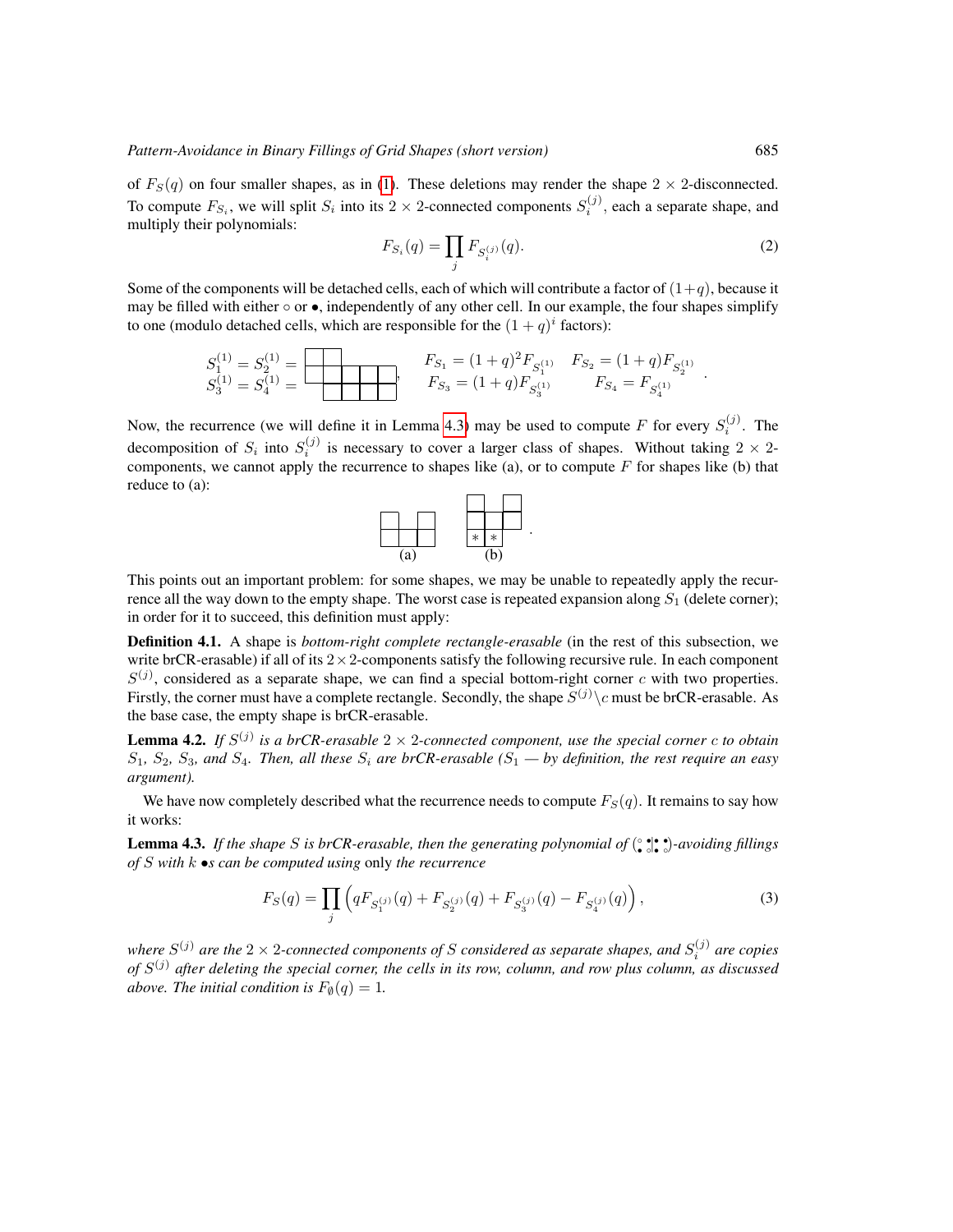*Proof.* Most of the proof is done already: we saw that  $F_S$  is a product over  $2 \times 2$ -connected components, and we showed that the  $S_i^{(j)}$  are brCR-erasable. It remains to explain the expression inside the parentheses.

Consider a particular  $S^{(j)}$ ; by Definition [4.1,](#page-8-0) it has a special bottom-right corner c with a complete rectangle (the next cell to be deleted). If the corner contains •, then no forbidden pattern can involve this corner (because both patterns have  $\circ$  in the bottom-right corner). So, the number of such pafs is  $F_{S_1^{(j)}}(q)$ , and we multiply it by q to account for  $\bullet$  in the corner.

If the corner contains  $\circ$ , this constrains the cells above and to the left of c. Since the shape contains  $c$ 's complete rectangle,  $\bullet$  must not be simultaneously present in both the column above and in the row to the left of c. Either c's row or c's column must consist entirely of  $\circ$ s. If it is the row, then it cannot participate in a forbidden pattern — both patterns have at least one • in each row. The number of ways to fill the remaining cells is enumerated by  $F_{S_2^{(j)}}(q)$ . The reasoning for the column case is identical, and that contributes  $F_{S_3^{(j)}}(q)$ . However, this double-counts the case when both the row and the column are filled with  $\circ$ s, so we subtract  $F_{S_4^{(j)}}(q)$ .  $\Box$ 

#### *4.2 Acyclic orientations*

Recall from Definition [2.2](#page-3-2) that a bipartite graph  $G_S$  corresponds to each shape S. A filling of the shape gives an orientation: the edge points from a row to a column if its cell contains  $\circ$ , and from a column to a row otherwise. A cycle in this graph corresponds to a sequence of cells in the filling alternating between "same column, different row" and "same row, different column", with contents (independently) alternating between ◦ and •. Here is an example:

<span id="page-9-1"></span>

Note that in this example, there is also a 4-cycle:  $c1 - r1 - c2 - r2$ , which corresponds to the minor  $\{r1, r2\} \times \{c1, c2\}$  in the filling. In fact, every 4-cycle is a  $2 \times 2$  minor filled with one of the two patterns  $(\hat{\bullet}, \hat{\bullet}, \hat{\bullet})$ . So, 4-acyclic fillings are exactly the  $(\hat{\bullet}, \hat{\bullet}, \hat{\bullet})$ -avoiding fillings. We will soon see that 4-cycles are present in every cyclic filling of a large class of shapes. First, recall the notions of "complete rectangle" and bottom-right CR-erasability. Neither depends on having a *corner* as the special cell, and we will drop this requirement. From now on, a cell c has a *complete rectangle* if for any two cells d and e in its row and column, the shape contains the fourth cell of the  $2 \times 2$  minor containing these three cells. A shape is *CR-erasable* if it satisfies Definition [4.1,](#page-8-0) but the special cell need not be a bottom-right corner. By saying *top-left CR-erasable* we may require it to be that type of corner; we may also require some other type of cell. However, with no qualifiers, any cell is allowed.

<span id="page-9-0"></span>**Lemma 4.4.** Let S be a  $2 \times 2$ -connected shape with a CR-cell c. Then  $S' = S \setminus c$  has at most three  $2 \times 2$ -connected components, all but one of which are detached cells that are leaf edges of  $G_{S'}$ .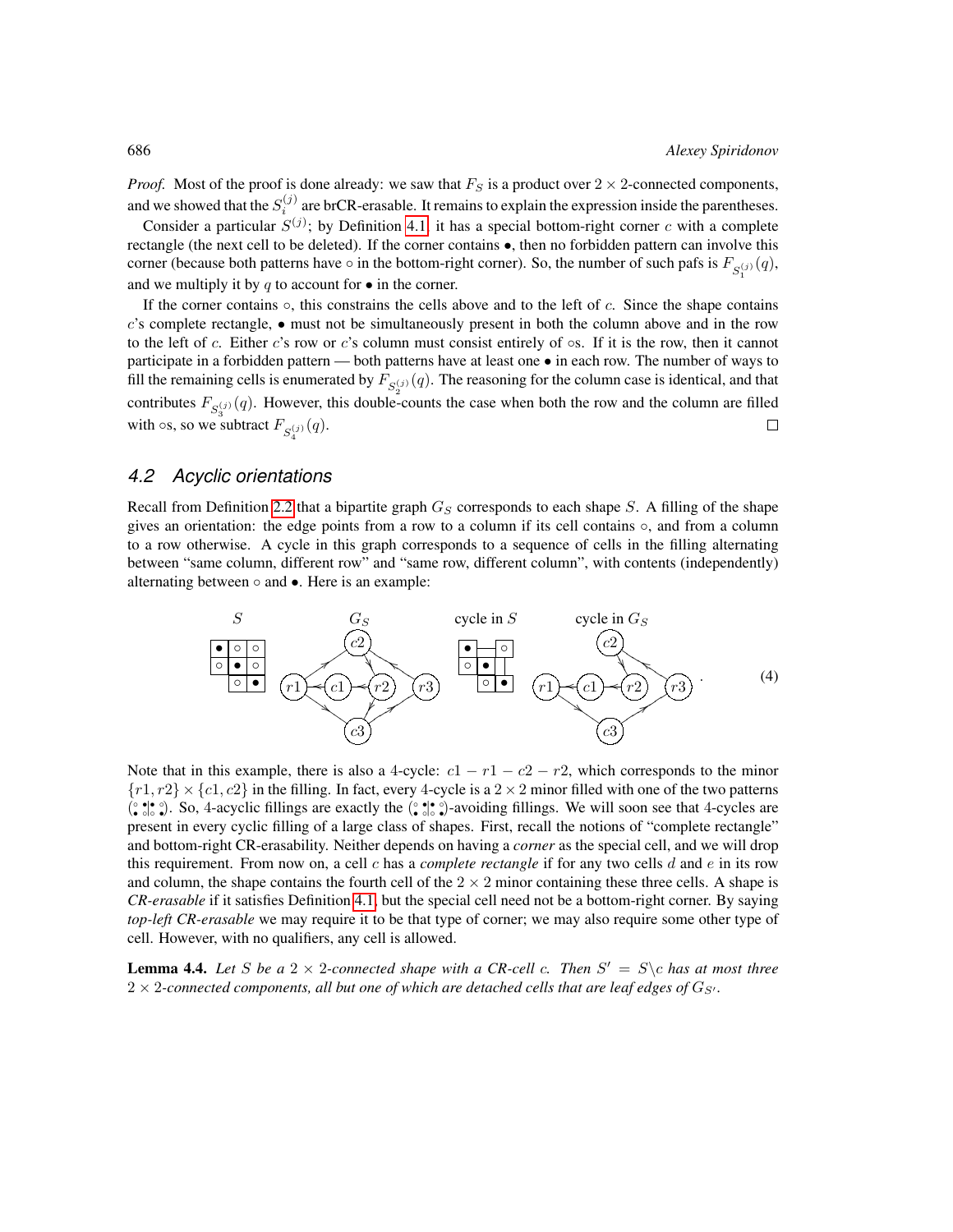From Lemma [4.4,](#page-9-0) we see that if a  $2 \times 2$ -connected shape S is CR-erasable, the deletion procedure is particularly simple. First, we delete some CR-cell from S. Then, we delete the resulting detached cells, and we are once again left with a  $2 \times 2$ -connected CR-erasable shape.

<span id="page-10-0"></span>**Lemma 4.5.** Suppose that S is a  $2 \times 2$ -connected, CR-erasable shape. Then, any cyclic filling of S *contains a* 4*-cycle.*

<span id="page-10-1"></span>For shapes satisfying this condition, acyclic orientations are the  $(\hat{\zeta}, \hat{\zeta}, \hat{\zeta})$ -avoiding fillings. As with  $\perp$ diagrams, this pattern-avoidance model is not perfect — in this case, if the shape is arbitrary, we cannot express acyclicity in terms of small minors. For example, one *needs* a 3 × 3 minor to detect a cycle in this shape (see [\(4\)](#page-9-1)):

$$
\begin{array}{|c|c|c|c|}\n\hline\n\hline\n\end{array}
$$

It has 64 ( $\binom{•}{•}$ ,  $\binom{•}{•}$ -avoiding (4-acyclic) fillings, and 62 acyclic ones. It is CR-erasable, but is not  $2 \times 2$ connected, and cannot be CR-erased without splitting into  $2 \times 2$ -components. So, it shows that the extra assumption in Lemma [4.5](#page-10-0) is necessary.

#### *4.3 Recurrence for* ( ◦ • • ◦| • ◦ ◦ •)*-avoidance*

In Lemma 24.2 of [\[6\]](#page-13-2), Alex Postnikov proved a recurrence for the chromatic polynomial  $\chi_{G_\lambda}(t)$  of the graph of a Young diagram. He then specialized it to obtain a recurrence for the number of acyclic orientations of  $G_\lambda$ . We will generalize his result to all CR-erasable shapes. However, the chromatic polynomial does not decompose across  $2 \times 2$ -components. If it did, the recurrence for the chromatic polynomial would hold for all CR-erasable graphs, and we would get the same recurrence for  $(\frac{\circ}{\bullet} \cdot \frac{\bullet}{\circ} \circ)$ -avoiding fillings as for acyclic fillings. But, this is impossible as shown by example [\(5\)](#page-10-1). Therefore, we have to specialize to  $(\cdot \bullet) \bullet \bullet)$ -avoidance straight away.

**Lemma 4.6.** Let  $A_S$  be the number of  $(\cdot, \cdot)$ ,  $\cdot$   $\cdot$ ,  $\cdot$   $\cdot$   $\cdot$  of shape *S*. If the shape *S* is CR-erasable, then  $A_S$ *can be computed using* only *the recurrence*

<span id="page-10-2"></span>
$$
A_S = \prod_j \left( A_{S_1^{(j)}} + A_{S_2^{(j)}} + A_{S_3^{(j)}} - A_{S_4^{(j)}} \right),\tag{6}
$$

where  $S^{(j)}$  are the 2  $\times$  2-connected components of S considered as separate shapes, and  $S_i^{(j)}$  are copies *of* S (j) *after deleting the special cell, the cells in its row, column, and row plus column, just like in Lemma [4.3.](#page-8-1) The initial condition is*  $A_{\emptyset} = 1$ *.* 

*Proof.* We need to show that for every  $2 \times 2$ -connected shape  $S^{(j)}$  with a CR-cell c, the number of  $\binom{•}{•}$   $\binom{•}{•}$  pafs is given by the quantity in the parentheses of [\(6\)](#page-10-2). The rest comes together just as in Lemma [4.3.](#page-8-1)

By Lemma [4.5,](#page-10-0) it is enough to compute the number of acyclic fillings of  $S^{(j)}$ . By Postnikov's Lemma 24.2 [\[6\]](#page-13-2), the chromatic polynomial  $\chi_{S^{(j)}}$  of  $G_{S^{(j)}}$  can be written as

<span id="page-10-3"></span>
$$
\chi_{S^{(j)}}(t) = \chi_{S_1^{(j)}}(t) - \frac{1}{t} \left( \chi_{S_2^{(j)}}(t) + \chi_{S_3^{(j)}}(t) - \chi_{S_4^{(j)}}(t) \right). \tag{7}
$$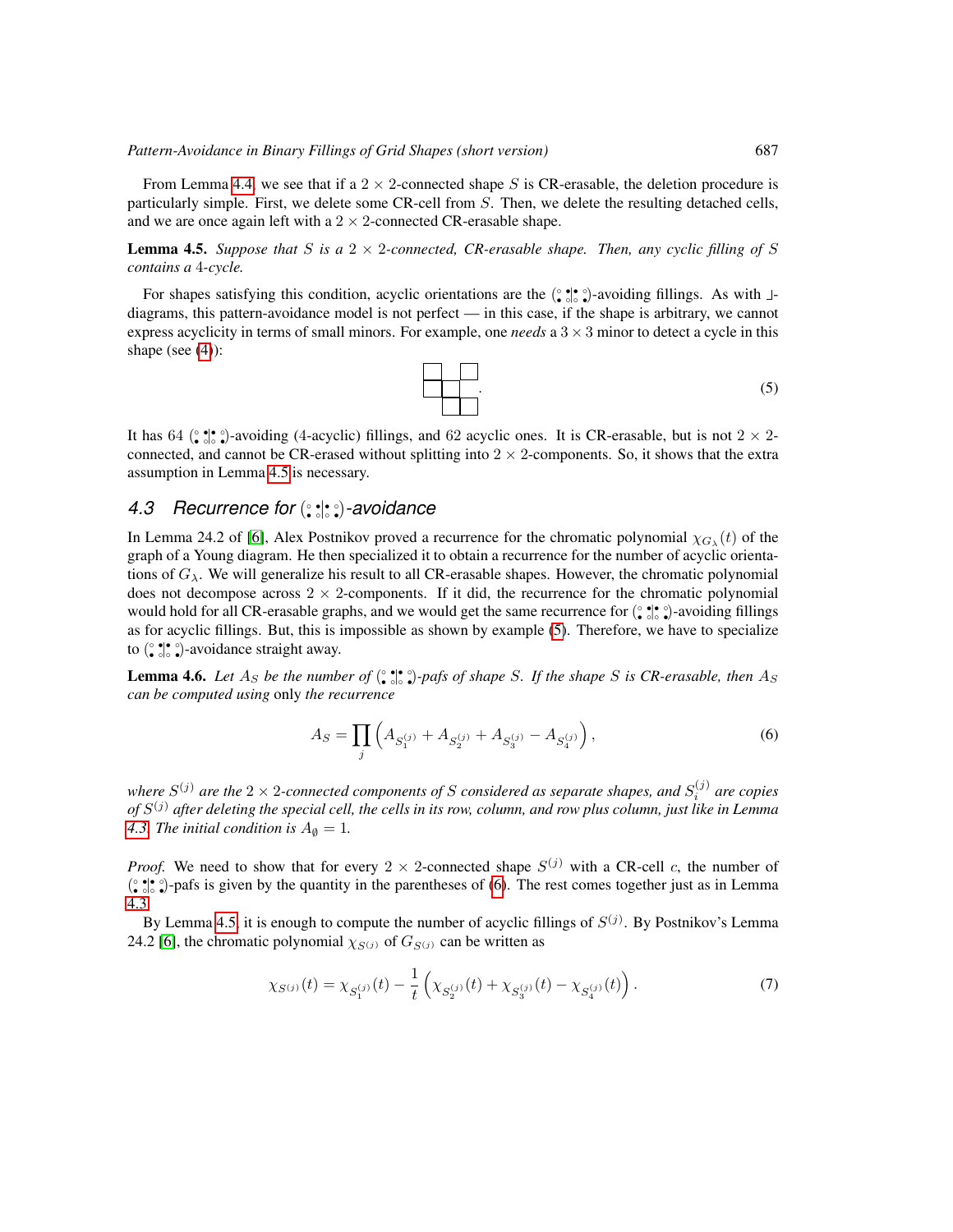Technically, Postnikov's proof was written for a corner of a Young shape, not a CR-cell of a  $2 \times 2$ connected shape. However, he uses only the structure of  $G<sub>S</sub>$ , and discards the positions of rows and columns. Therefore, it generalizes without modifications to any shape with a CR-cell. Further following Postnikov, we specialize [\(7\)](#page-10-3) to  $t = -1$ , to obtain a relation in terms of the numbers of acyclic orientations  $(-1)^n \chi_{S^{(j)}}(-1)$ . The exponent *n* is the number of vertices in the graph of  $S^{(j)}$ , and because we only delete the edges, the graph of  $S_i^{(j)}$ . So, if  $a_0s$  is the number of acyclic fillings of shape S, we get

$$
a_0S(j)} = a_0S_1^{(j)} + a_0S_2^{(j)} + a_0S_3^{(j)} - a_0S_4^{(j)}.
$$

That is not quite the end — we need to show that acyclic fillings and  $(\hat{\zeta}, \hat{\zeta}, \hat{\zeta})$ -pafs are equinumerous in the sub-shapes  $S_i^{(j)}$  (for the left-hand side, we know this already). For  $S_1^{(j)}$ , look back at the Lemma [4.4.](#page-9-0) The shape has one large CR-erasable  $2 \times 2$ -connected component, and at most two leaf edges. No cycle can pass through leaf edges, and the big component is okay by Lemma [4.5.](#page-10-0)

The proofs for  $S_2^{(j)}$ ,  $S_3^{(j)}$ , and  $S_4^{(j)}$  are slight modifications of the same argument, detailed in [\[7\]](#page-13-0). Briefly, the shape remains  $2 \times 2$ -connected after these whole-row or whole-column deletions, and the proof that the new shape is CR-erasable is just like Lemma [4.2.](#page-8-2) Thus, Lemma [4.5](#page-10-0) applies.  $\Box$ 

#### 4.4 Equivalence of ( $\circ$ **;**| $\cdot$ ;) and ( $\circ$ ;| $\cdot$ ;), and its symmetries

<span id="page-11-2"></span>Following [\[6\]](#page-13-2), we now specialize [\(3\)](#page-8-3) with  $q = 1$  to get a recurrence counting the number of  $\perp$ -diagrams of shape S:

$$
\Box_S = \prod_j \left( \Box_{S_1^{(j)}} + \Box_{S_2^{(j)}} + \Box_{S_3^{(j)}} - \Box_{S_4^{(j)}} \right). \tag{8}
$$

This holds for all bottom-right CR-erasable shapes. Such shapes are, of course, CR-erasable, and so the  $(\hat{\zeta}, \hat{\zeta}, \hat{\zeta})$  recurrence [\(6\)](#page-10-2) also applies. The recurrences are identical, and have the same initial conditions,  $\Box_{\emptyset} = A_{\emptyset} = 1$ . To summarize:

<span id="page-11-0"></span>**Theorem 4.7.**  $(\cdot \bullet) \bullet \bullet)$  and its complement  $(\cdot \bullet) \bullet \bullet)$  are equivalent to  $(\cdot \bullet) \bullet \bullet)$  for every bottom-right CR*erasable shape*.  $\Box$ 

The recurrence for  $(\cdot \bullet)$ :  $\bullet$  depends on the bottom-right corner because the pattern pair has an asymmetry that makes this corner special. The recurrence for (° ; • °) works in a far more general context, including any corner CR-erasability. If we rotate  $(\cdot, \cdot)$ , a different corner type will become special. Then, we can rotate the proofs and definitions of Subsection [4.1](#page-7-3) to obtain some symmetric results. The reader may wish to learn to read upside-down and sideways before continuing.

<span id="page-11-1"></span>Theorem 4.8. *Omitting complements, the analogs of Lemma [4.3,](#page-8-1)* [\(8\)](#page-11-2)*, and Theorem [4.7](#page-11-0) hold for bottomleft CR-erasable shapes and* (° ° • °), top-right — (° ° • °), top-left — (° ° • °). Other symmetries, like reflec*tions, add no further pps.*  $\Box$ 

Combining these theorems with a Section [7](#page-12-2) result, we can further weaken the conditions for the  $(\hat{\bullet}, \hat{\bullet}, \hat{\bullet}) \leftrightarrow (\hat{\bullet}, \hat{\bullet}, \hat{\bullet})$  equivalence — see Corollary [3.1.](#page-6-1) However, even those conditions are too strong, and exclude many empirically equivalent shapes.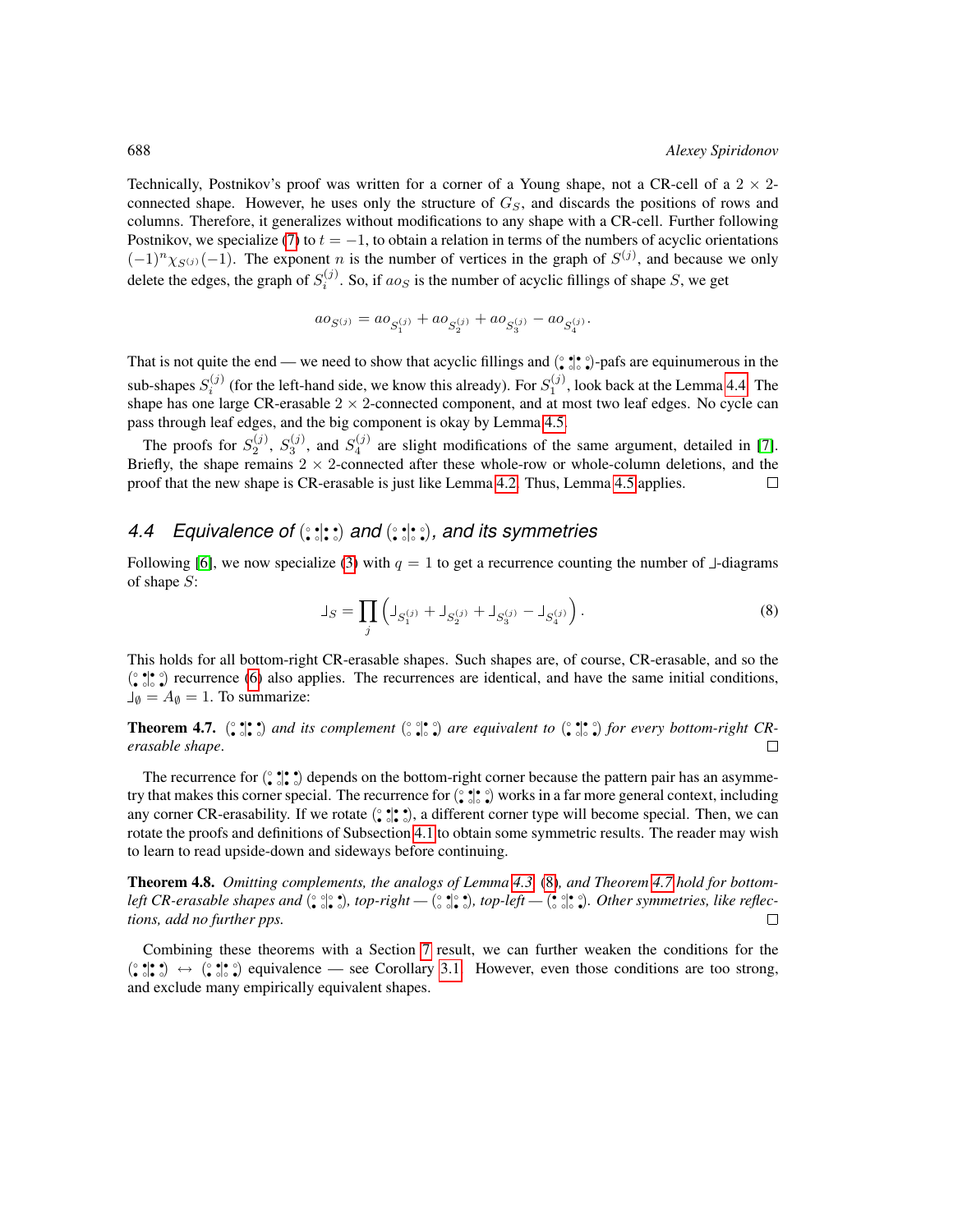*Pattern-Avoidance in Binary Fillings of Grid Shapes (short version)* 689

#### <span id="page-12-0"></span>5 ( ಃಃಃ and (:: :: ): The Same Recurrence

 $\binom{\circ}{\circ}\cdot\binom{\bullet}{\circ}\cdot\cdot$   $\circ$  pafs have almost the same recurrence and proof as  $\binom{\circ}{\bullet}\cdot\cdot\cdot$   $\circ$  pafs; see [\[7\]](#page-13-0) for the details. Empirically, all shapes with equivalent  $\binom{\circ}{\circ} \binom{\bullet}{\circ}$  and  $\binom{\circ}{\bullet} \binom{\bullet}{\circ} \bullet$  were bottom-right CR-erasable.

<span id="page-12-3"></span>**Theorem 5.1.** *Omitting complements, the following pps are equivalent to* (° <sup>•</sup>)•• (• 5): *for bottom-right corner CR-erasable shapes* — ( $\frac{\circ}{\circ}$  older), bottom-left — ( $\frac{\circ}{\circ}$  older), top-left — ( $\frac{\circ}{\circ}$  older), top-right — ( $\frac{\circ}{\circ}$  older).  $\Box$ 

#### <span id="page-12-1"></span>6 (  $:$ ¦∷) and ( $:$ ;¦∷): The Same Recurrence With a Twist

The same recurrence can be extended to  $(\bullet \circ \circ) \circ \circ)$ , but since this pp is invariant under row swaps, the assumptions are weaker — we can delete CR-cells that are rightmost in their rows. In our experiments, every shape with equivalent  $(\circ \bullet) \circ \bullet)$  and  $(\circ \bullet) \circ \bullet)$  was left CR-erasable. See [\[7\]](#page-13-0) for details.

<span id="page-12-4"></span>**Theorem 6.1.** *Omitting complements, these pps are equivalent to*  $(\frac{\circ}{\bullet} \cdot \frac{\circ}{\circ})$ *: for right CR-erasable shapes* — (• °|° °)*, left* — (° °|° °)*, top* — (° °|° °)*, bottom* — (• °|° •).  $\Box$ 

# <span id="page-12-2"></span>7 Bijections:  $(:;;*) \leftrightarrow (``;;*)$  and  $(:;;*) \leftrightarrow (``;*;*)$

If a shape's  $2 \times 2$ -connected components are horizontally- and vertically-connected (Definition [2.7\)](#page-3-1), there are two nice, but very different bijections that prove the stated equivalences<sup>[\(i\)](#page-12-5)</sup>. In both cases, the obvious symmetric maps also work (one for  $(\circ \circ \circ \circ) \leftrightarrow (\circ \circ \circ \circ)$ , three for  $(\circ \circ \circ \circ \circ) \leftrightarrow (\circ \circ \circ \circ)$ ). Empirically, the shape assumptions look tight for both bijections.

For ( • ◦ ◦ ◦| • ◦ ◦ •) ↔ ( ◦ ◦ ◦ •| • ◦ ◦ •), briefly: one iterates over all 2×2 minors of the shape in a specific order, replacing the first instance of the new forbidden pattern (e.g.  $(\begin{array}{c} \circ \\ \circ \end{array})$ ) by the old forbidden pattern (e.g.  $(\begin{array}{c} \circ \\ \circ \end{array})$ ), then restarting the iteration, and repeating until no replacement can be made. Minors  $(i_1, j_1) \times (i_2, j_2)$  should be ordered as follows: first, the minor "size"  $(i_2 - i_1, j_2 - j_1)$  increases in this order:

$$
(1,1), (1,2), (2,1), (1,3), (2,2), (3,1), (1,4), \ldots
$$

Second, for equal sizes, the top-left corner must increase in that same order.

For  $(\circ \circ \circ \circ \circ) \leftrightarrow (\circ \circ \circ \circ)$ , the bijection is simple and elegant if the shape is additionally assumed to have only one top-left corner (bottom-right CR-erasable). Then, ( $\circ$ ,  $\bullet$ ,  $\bullet$ )-avoidance means that for every  $\circ$ , either the row above it contains only ∘s, or the column to the left of it contains only •s (exchange rows and columns for  $(\circ \circ| \circ \circ)$ 's picture). So, a  $(\circ \circ| \circ)$ -paf is a pattern of vertical  $\circ$ -lines, and horizontal  $\bullet \cdots \bullet \circ$ lines. Every row and column contains a line (possibly of zero length). The line lengths describe the filling completely: any cell not in a line is filled by •. There are a few easy restrictions on how the lines may intersect; in particular, lines do not cross, and horizontal lines may touch vertical lines, but not vice versa. The picture for  $(\circ \circ) \bullet \circ$  is symmetric, except vertical lines may touch horizontal ones, and not vice versa. To go from the  $(\circ \bullet) \bullet \bullet)$  restriction to the other, extend the vertical lines and shorten the horizontal ones by one cell each (with the obvious inverse). For edge cases, wrap around:  $0 \leftrightarrow$  the length of the row or column. Dropping the single-corner condition makes the bijection far more complex.

For the details of both bijections, see [\[7\]](#page-13-0).

<span id="page-12-5"></span><sup>(</sup>i) For  $\begin{pmatrix} \circ & \bullet & \bullet & \bullet \\ \circ & \circ & \circ & \bullet \\ \bullet & \circ & \bullet & \bullet \end{pmatrix}$ , the required shape assumption is even weaker than stated, see [\[7\]](#page-13-0).